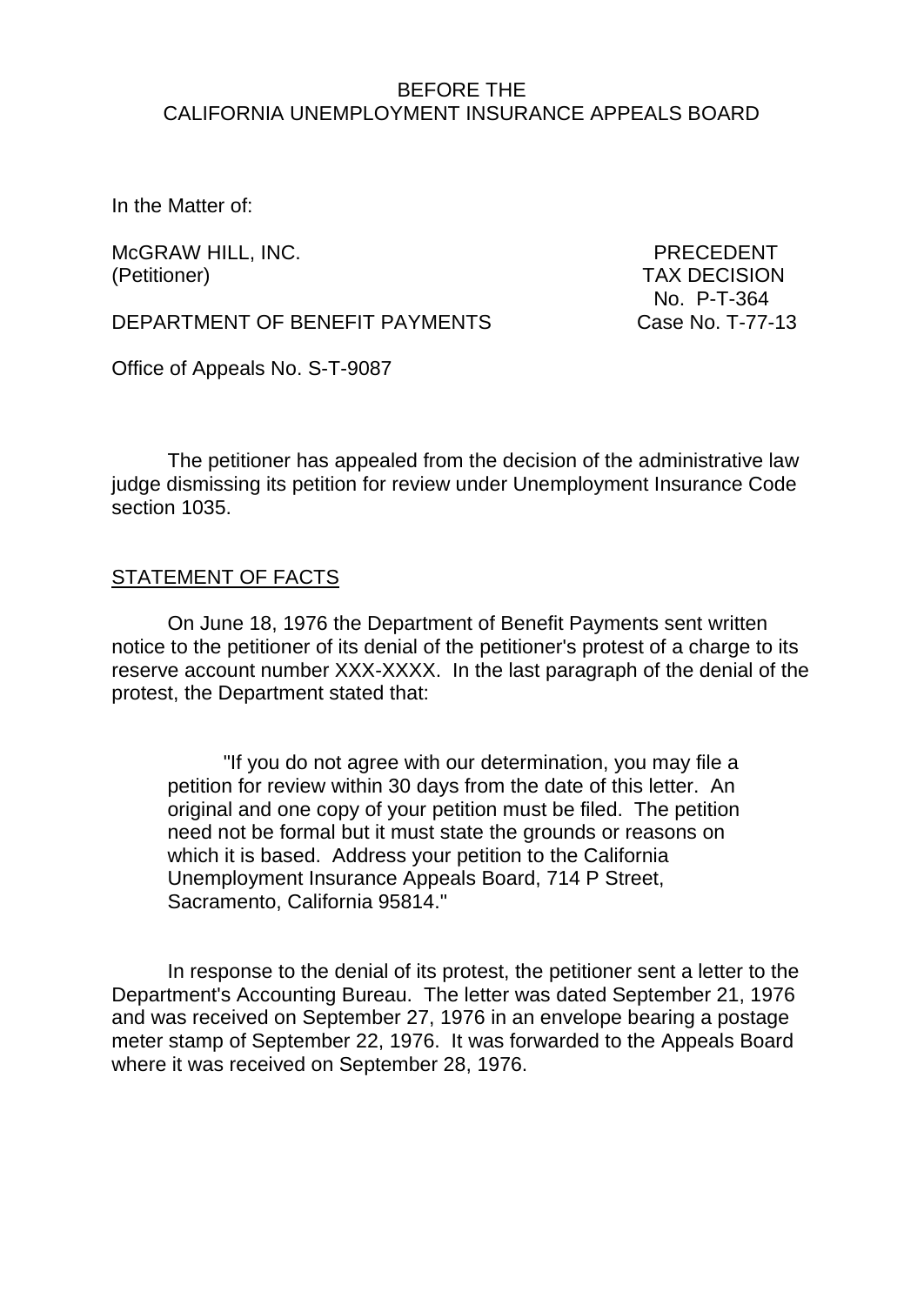In order to afford the petitioner the greatest possible preservation of its rights to an administrative review of the denial of its protest, the administrative law judge treated the petitioner's letter as a petition for review filed under Unemployment Insurance Code section 1035. The petitioner was invited to set forth any circumstances which might constitute good cause for its failure to file the petition within the first 30 days after the denial of its protest. The petitioner responded to this invitation with a letter setting forth various reasons which the administrative law judge found not to be good cause for the delay in filing, and accordingly dismissed the petition.

The issue presented is whether the dismissal of the petition was proper.

### REASONS FOR DECISION

Unemployment Insurance Code section 1035 establishes a procedure for the administrative review of a departmental denial of an employer's protest of a charge to its reserve account. This procedure is similar to that established by code sections 1133 and 1134 for the administrative review of a departmental assessment of taxes (see Appeals Board Decision No. P-T-23). Since the issuance of Appeals Board Decision No. P-T-23, the Legislature has changed the rules for calculating time, where the notice of the reviewable administrative action is given by mail. The courts have also given further elucidation of the meaning of "good cause."

A petition for review under code section 1035 may be filed within 30 days after notice of denial of the protest has been given to the employer. If the petition is not filed within that time, an additional 30 days for the filing of the petition may be granted upon a showing of "good cause." There is no provision for an extension beyond these two periods. We shall consider herein how the time limits for those two periods are calculated and, in doing so, whether the administrative law judge had jurisdiction to consider the protest.

The calculation of time periods is prescribed in the Government Code and Code of Civil Procedure.

Government Code section 6800 states: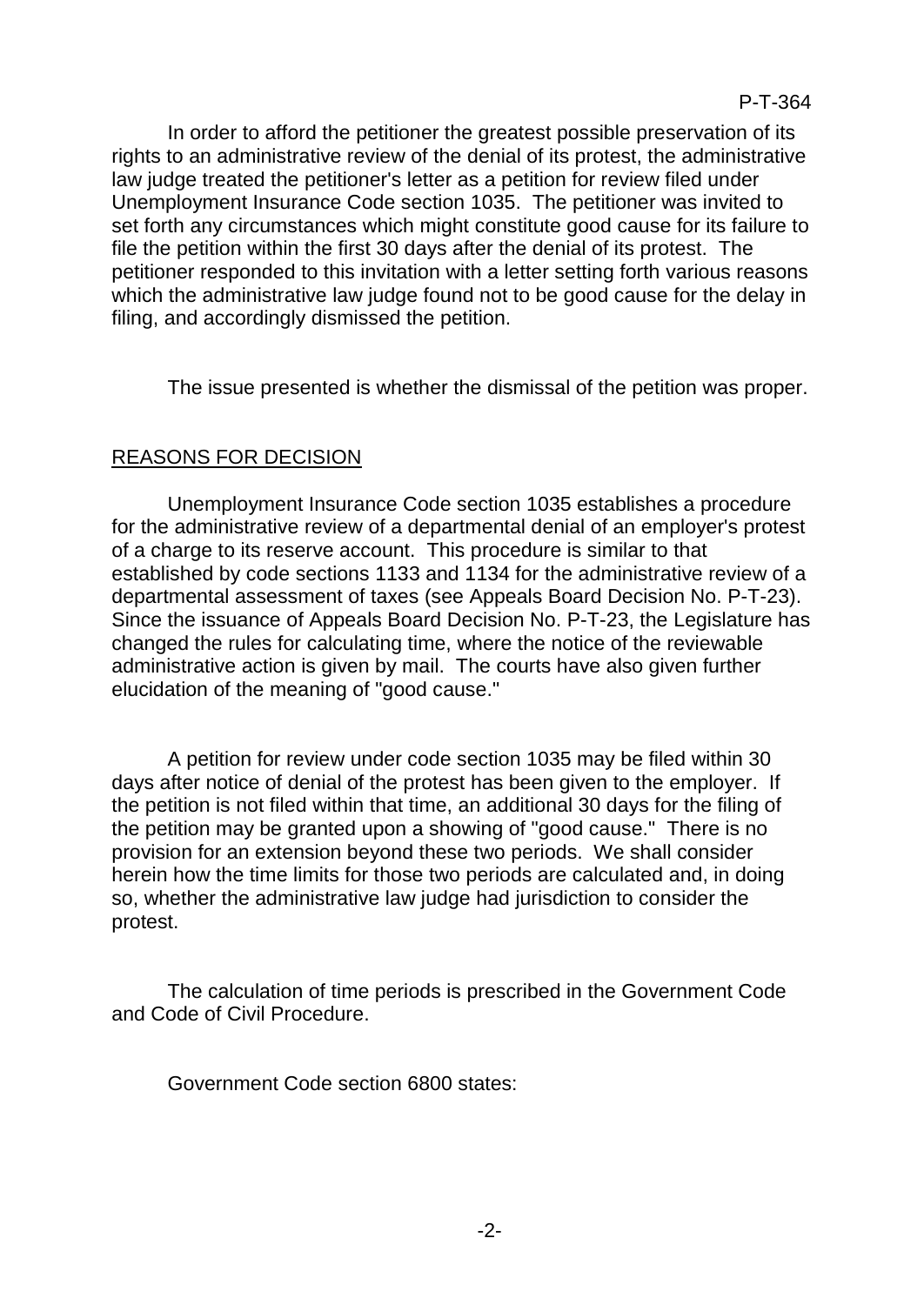"The time in which any act provided by law is to be done is computed by excluding the first day, and including the last, unless the last day is a holiday, and then it is also excluded."

Hence, we exclude the date the denial was made and begin our calculation with June 19, 1976. The thirtieth day thereafter is July 18, 1976, a Sunday. Sundays are holidays (see Government Code sections 6700-6702), and Government Code section 6707 provides:

"When the last day for filing any instrument or other document with a state agency falls upon a Saturday or holiday, such act may be performed upon the next business day with the same effect as if it had been performed upon the day appointed."

Even though the next business day would be Monday, July 19, 1976, the first appeal period, for reasons outlined later, is extended an additional ten days. Section 1038 of the Unemployment Insurance Code provides that the provisions of section 1013 of the Code of Civil Procedure (CCP) apply with regard to, among other provisions, petitions in tax matters. Section 1013 of the Code of Civil Procedure, in part, provides:

". . . service is complete at the time of the deposit, but if, within a given number of days after such service, a right may be exercised, or an act is to be done by the adverse party, the time within which such right may be exercised or act be done, is extended five days if the place of address is within the State of California, 10 days if the place of address is outside the State of California but within the United States, and 20 days if the place of address is outside the United States, . . ."

In the present case, the denial was mailed to the petitioner in Ohio. Accordingly, the first period was extended an additional 10 days.

If the petition were filed on or before July 29, 1976, it would be timely without a necessity of showing good cause. The petition could still be heard if it were filed within the second 30-day period and if the petitioner established "good cause" for the failure to act on or before July 29, 1976.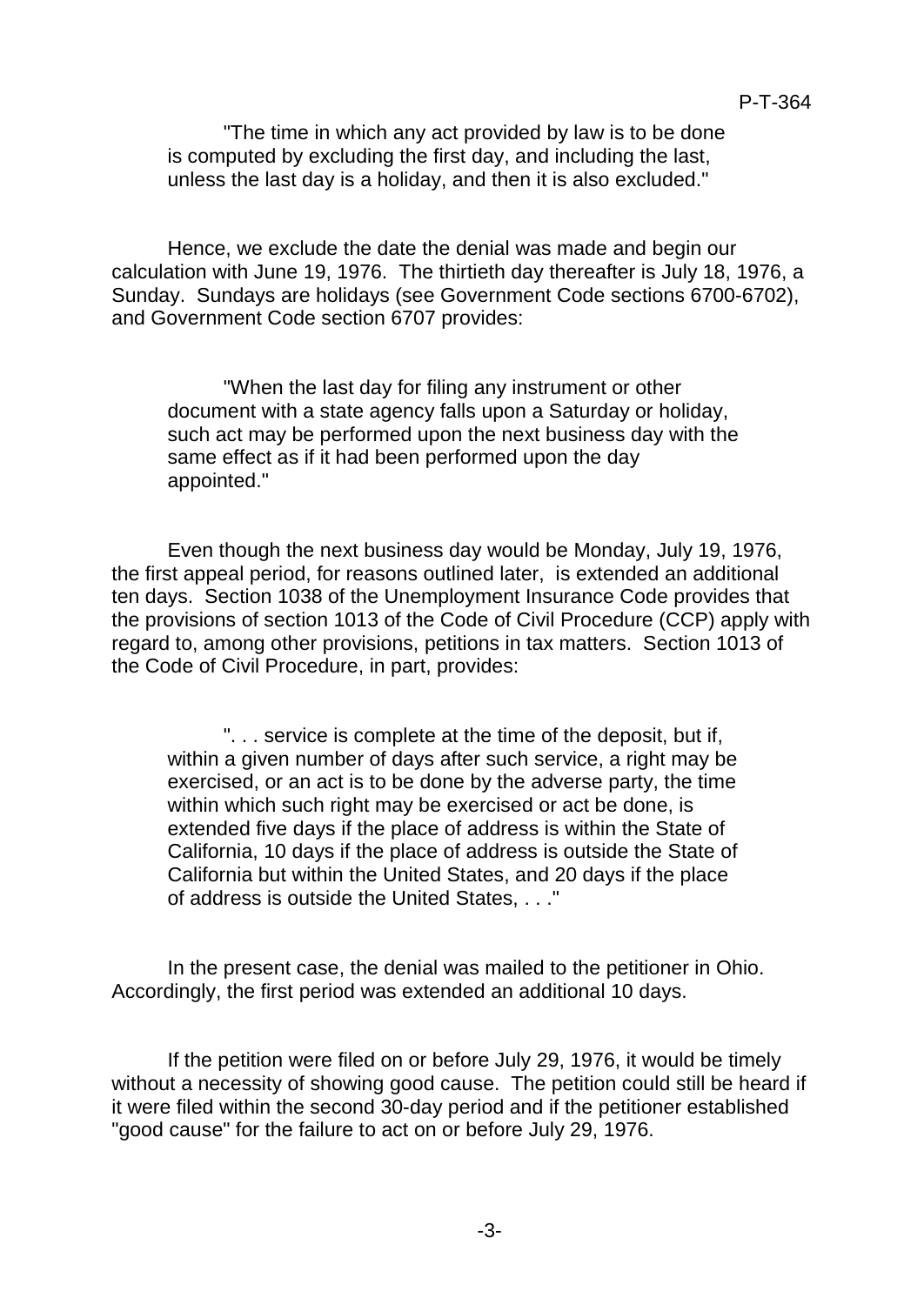We now turn our attention to the calculation of the second period, i.e., the period in which the petition may be filed upon a showing of good cause.

The thirtieth day after July 29 falls on a Saturday, August 28, 1976. Even though a Saturday is only a holiday from noon on, Government Code section 6707 extends the time to petition to the next business day, which in this case is August 30, 1976, a Monday.

The petition was dated September 21, metered on September 22, and received on September 27. Thus, action was taken after the expiration of both periods, and the petition may not be considered whatever the cause for delay.

In summary, the following method should be used for determining time limitations upon filing a tax petition to an administrative law judge:

- 1. Calculate the basic 30 days allowed by the Unemployment Insurance Code.
- 2. Add extra days for terminal Saturdays and holidays in accordance with Government Code sections 6707 and 6800.
- 3. Add a mailing extension as provided by Code of Civil Procedure section 1013.
- 4. Add extra days for terminal Saturdays and holidays resulting from the mailing extension.

If the petition is filed within the date established by these four steps, it is timely. If not, continue the calculation as follows:

- 5. Add the additional 30 days allowed by the Unemployment Insurance Code.
- 6. Add extra days for terminal Saturdays and holidays in accordance with Government Code sections 6707 and 6800.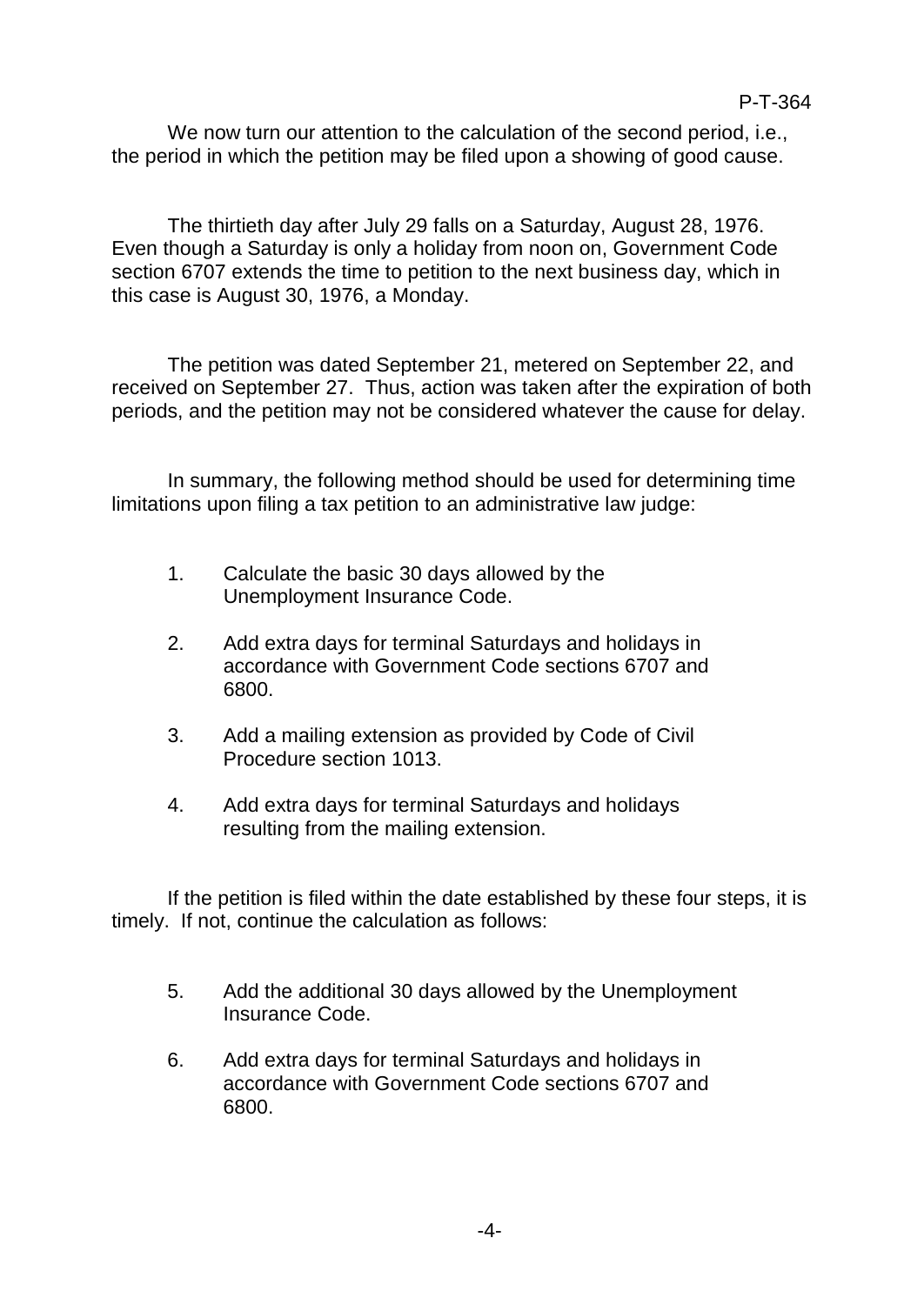If the petition is filed within the later date established by steps 5 and 6, it should be heard if there was good cause for the delay in filing. If the petition is filed after the date established when step 6 is completed, it cannot be heard at all unless the Department is estopped. Appendix "A" will illustrate this method of calculation as applied to the case at hand.

## **DECISION**

The decision of the administrative law judge is affirmed.

Sacramento, California, August 2, 1977.

# CALIFORNIA UNEMPLOYMENT INSURANCE APPEALS BOARD

DON BLEWETT, Chairperson

MARILYN H. GRACE

CARL A. BRITSCHGI

HARRY K. GRAFE

RICHARD H. MARRIOTT